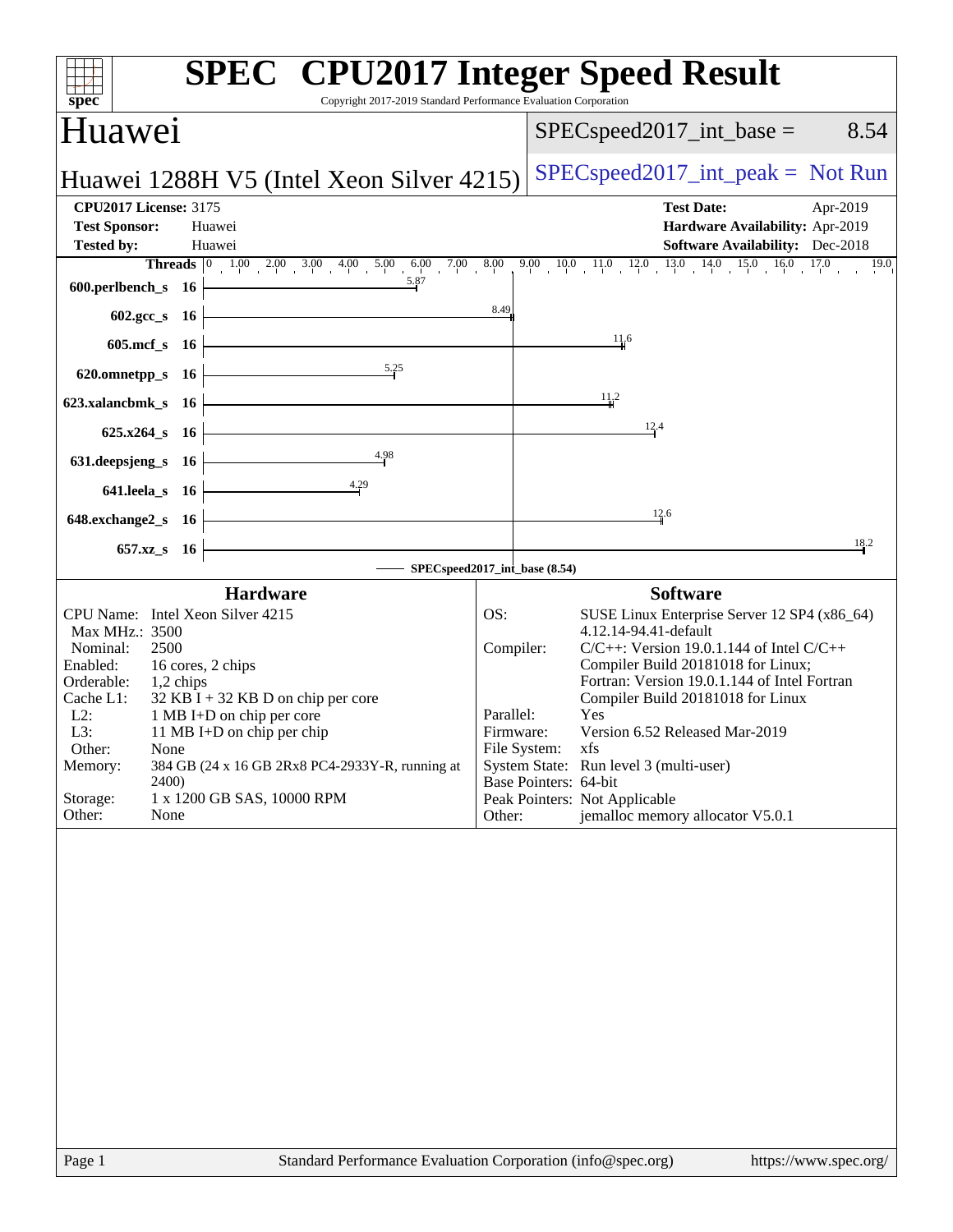

# **[SPEC CPU2017 Integer Speed Result](http://www.spec.org/auto/cpu2017/Docs/result-fields.html#SPECCPU2017IntegerSpeedResult)**

Copyright 2017-2019 Standard Performance Evaluation Corporation

## Huawei

#### $SPEC speed2017\_int\_base =$  8.54

### Huawei 1288H V5 (Intel Xeon Silver 4215)  $|SPEC speed2017\_int\_peak = Not Run$

**[Tested by:](http://www.spec.org/auto/cpu2017/Docs/result-fields.html#Testedby)** Huawei **[Software Availability:](http://www.spec.org/auto/cpu2017/Docs/result-fields.html#SoftwareAvailability)** Dec-2018

**[CPU2017 License:](http://www.spec.org/auto/cpu2017/Docs/result-fields.html#CPU2017License)** 3175 **[Test Date:](http://www.spec.org/auto/cpu2017/Docs/result-fields.html#TestDate)** Apr-2019 **[Test Sponsor:](http://www.spec.org/auto/cpu2017/Docs/result-fields.html#TestSponsor)** Huawei **[Hardware Availability:](http://www.spec.org/auto/cpu2017/Docs/result-fields.html#HardwareAvailability)** Apr-2019

#### **[Results Table](http://www.spec.org/auto/cpu2017/Docs/result-fields.html#ResultsTable)**

|                                      | <b>Base</b>    |                |       |                |             | <b>Peak</b>    |             |                |                |              |                |              |                |              |
|--------------------------------------|----------------|----------------|-------|----------------|-------------|----------------|-------------|----------------|----------------|--------------|----------------|--------------|----------------|--------------|
| <b>Benchmark</b>                     | <b>Threads</b> | <b>Seconds</b> | Ratio | <b>Seconds</b> | Ratio       | <b>Seconds</b> | Ratio       | <b>Threads</b> | <b>Seconds</b> | <b>Ratio</b> | <b>Seconds</b> | <b>Ratio</b> | <b>Seconds</b> | <b>Ratio</b> |
| $600.$ perlbench_s                   | 16             | 301            | 5.89  | 303            | 5.85        | 303            | 5.87        |                |                |              |                |              |                |              |
| $602 \text{.} \text{gcc}\text{_<}$ s | 16             | 470            | 8.46  | 466            | 8.54        | 469            | 8.49        |                |                |              |                |              |                |              |
| $605$ .mcf s                         | 16             | 410            | 11.5  | <u>409</u>     | <b>11.6</b> | 407            | 11.6        |                |                |              |                |              |                |              |
| 620.omnetpp_s                        | 16             | 310            | 5.27  | <u>311</u>     | 5.25        | 311            | 5.25        |                |                |              |                |              |                |              |
| 623.xalancbmk s                      | 16             | 127            | 11.2  | 126            | 11.3        | 126            | 11.2        |                |                |              |                |              |                |              |
| 625.x264 s                           | 16             | 142            | 12.4  | 142            | 12.4        | 142            | 12.4        |                |                |              |                |              |                |              |
| 631.deepsjeng_s                      | 16             | 287            | 4.99  | 288            | 4.98        | 287            | 4.98        |                |                |              |                |              |                |              |
| 641.leela_s                          | 16             | 398            | 4.28  | 398            | 4.29        | 398            | 4.29        |                |                |              |                |              |                |              |
| 648.exchange2_s                      | 16             | 233            | 12.6  | <u>233</u>     | 12.6        | 232            | 12.6        |                |                |              |                |              |                |              |
| $657.xz$ s                           | 16             | 339            | 18.2  | 340            | 18.2        | 340            | <b>18.2</b> |                |                |              |                |              |                |              |
| $SPECspeed2017$ int base =<br>8.54   |                |                |       |                |             |                |             |                |                |              |                |              |                |              |

**[SPECspeed2017\\_int\\_peak =](http://www.spec.org/auto/cpu2017/Docs/result-fields.html#SPECspeed2017intpeak) Not Run**

Results appear in the [order in which they were run.](http://www.spec.org/auto/cpu2017/Docs/result-fields.html#RunOrder) Bold underlined text [indicates a median measurement.](http://www.spec.org/auto/cpu2017/Docs/result-fields.html#Median)

#### **[Operating System Notes](http://www.spec.org/auto/cpu2017/Docs/result-fields.html#OperatingSystemNotes)**

Stack size set to unlimited using "ulimit -s unlimited"

#### **[General Notes](http://www.spec.org/auto/cpu2017/Docs/result-fields.html#GeneralNotes)**

Environment variables set by runcpu before the start of the run: KMP\_AFFINITY = "granularity=fine,compact,1,0" LD\_LIBRARY\_PATH = "/spec2017/lib/ia32:/spec2017/lib/intel64:/spec2017/je5.0.1-32:/spec2017/je5.0.1-64" OMP\_STACKSIZE = "192M"

 Binaries compiled on a system with 1x Intel Core i9-7900X CPU + 32GB RAM memory using Redhat Enterprise Linux 7.5 Transparent Huge Pages enabled by default Prior to runcpu invocation Filesystem page cache synced and cleared with: sync; echo 3> /proc/sys/vm/drop\_caches Yes: The test sponsor attests, as of date of publication, that CVE-2017-5754 (Meltdown) is mitigated in the system as tested and documented. Yes: The test sponsor attests, as of date of publication, that CVE-2017-5753 (Spectre variant 1) is mitigated in the system as tested and documented. Yes: The test sponsor attests, as of date of publication, that CVE-2017-5715 (Spectre variant 2) is mitigated in the system as tested and documented. jemalloc, a general purpose malloc implementation built with the RedHat Enterprise 7.5, and the system compiler gcc 4.8.5 sources available from jemalloc.net or <https://github.com/jemalloc/jemalloc/releases>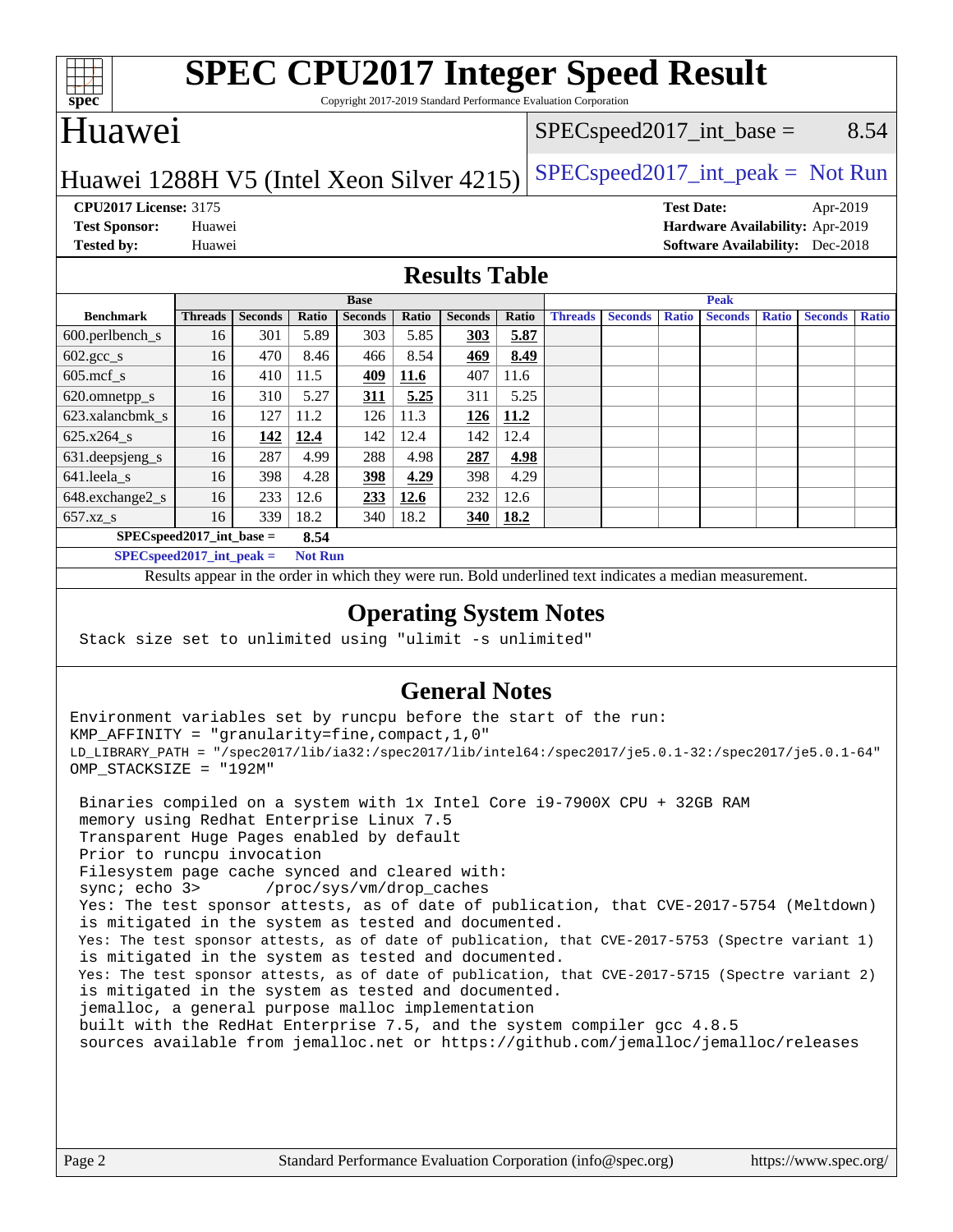#### **[SPEC CPU2017 Integer Speed Result](http://www.spec.org/auto/cpu2017/Docs/result-fields.html#SPECCPU2017IntegerSpeedResult)**  $+\ +$ **[spec](http://www.spec.org/)** Copyright 2017-2019 Standard Performance Evaluation Corporation Huawei  $SPEC speed2017\_int\_base =$  8.54 Huawei 1288H V5 (Intel Xeon Silver 4215)  $|SPEC speed2017\_int\_peak = Not Run$ **[CPU2017 License:](http://www.spec.org/auto/cpu2017/Docs/result-fields.html#CPU2017License)** 3175 **[Test Date:](http://www.spec.org/auto/cpu2017/Docs/result-fields.html#TestDate)** Apr-2019 **[Test Sponsor:](http://www.spec.org/auto/cpu2017/Docs/result-fields.html#TestSponsor)** Huawei **[Hardware Availability:](http://www.spec.org/auto/cpu2017/Docs/result-fields.html#HardwareAvailability)** Apr-2019 **[Tested by:](http://www.spec.org/auto/cpu2017/Docs/result-fields.html#Testedby)** Huawei **[Software Availability:](http://www.spec.org/auto/cpu2017/Docs/result-fields.html#SoftwareAvailability)** Dec-2018 **[Platform Notes](http://www.spec.org/auto/cpu2017/Docs/result-fields.html#PlatformNotes)** BIOS configuration: Power Policy Set to Load Balance Hyper-Threading Set to Disable XPT Prefetch Set to Enabled Sysinfo program /spec2017/bin/sysinfo Rev: r5974 of 2018-05-19 9bcde8f2999c33d61f64985e45859ea9 running on sles12sp4 Fri Apr 26 16:04:01 2019 SUT (System Under Test) info as seen by some common utilities. For more information on this section, see <https://www.spec.org/cpu2017/Docs/config.html#sysinfo> From /proc/cpuinfo model name : Intel(R) Xeon(R) Silver 4215 CPU @ 2.50GHz 2 "physical id"s (chips) 16 "processors" cores, siblings (Caution: counting these is hw and system dependent. The following excerpts from /proc/cpuinfo might not be reliable. Use with caution.) cpu cores : 8 siblings : 8 physical 0: cores 0 1 2 3 4 5 6 7 physical 1: cores 0 1 2 3 4 5 6 7 From lscpu: Architecture: x86\_64 CPU op-mode(s): 32-bit, 64-bit Byte Order: Little Endian  $CPU(s):$  16 On-line CPU(s) list: 0-15 Thread(s) per core: 1 Core(s) per socket: 8 Socket(s): 2 NUMA node(s): 2 Vendor ID: GenuineIntel CPU family: 6 Model: 85 Model name:  $Intel(R)$  Xeon(R) Silver 4215 CPU @ 2.50GHz Stepping: 6 CPU MHz: 2500.000 CPU max MHz: 3500.0000 CPU min MHz: 1000.0000 BogoMIPS: 5000.00 Virtualization: VT-x L1d cache: 32K<br>
L1i cache: 32K  $L1i$  cache: L2 cache: 1024K L3 cache: 11264K **(Continued on next page)**Page 3 Standard Performance Evaluation Corporation [\(info@spec.org\)](mailto:info@spec.org) <https://www.spec.org/>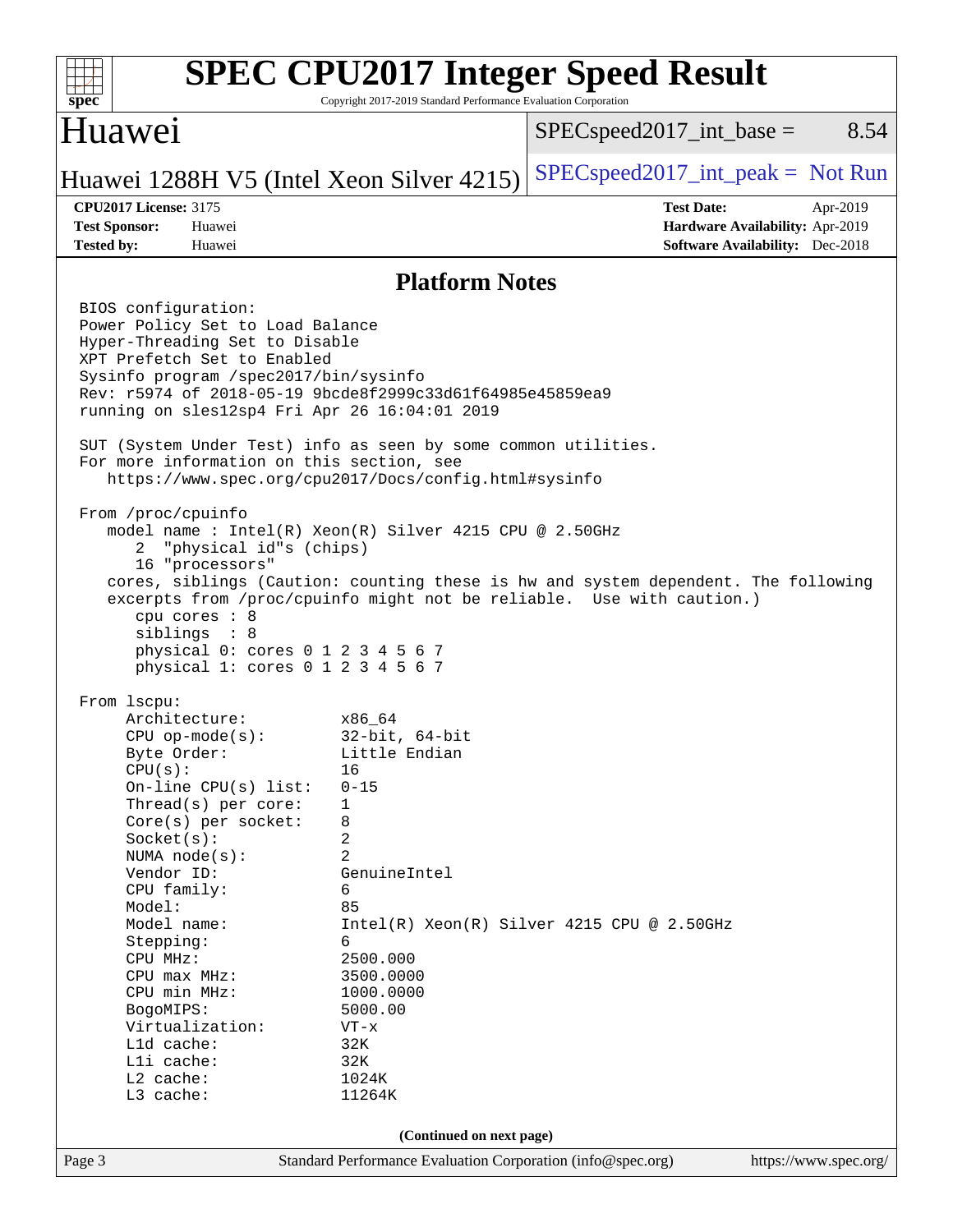| <b>SPEC CPU2017 Integer Speed Result</b><br>Copyright 2017-2019 Standard Performance Evaluation Corporation<br>$spec^*$                                                                                                                                                                                                                                                                                                                                                                                                                                                                                                                                                                                                                                                                                                                                                                                                                                                                                                                                                                                                                                                                                                                                                                                                                                                                                                                                                                                                                                                                                                                                                                                                                                                                                                                            |                                                                                                                               |  |  |  |  |  |  |
|----------------------------------------------------------------------------------------------------------------------------------------------------------------------------------------------------------------------------------------------------------------------------------------------------------------------------------------------------------------------------------------------------------------------------------------------------------------------------------------------------------------------------------------------------------------------------------------------------------------------------------------------------------------------------------------------------------------------------------------------------------------------------------------------------------------------------------------------------------------------------------------------------------------------------------------------------------------------------------------------------------------------------------------------------------------------------------------------------------------------------------------------------------------------------------------------------------------------------------------------------------------------------------------------------------------------------------------------------------------------------------------------------------------------------------------------------------------------------------------------------------------------------------------------------------------------------------------------------------------------------------------------------------------------------------------------------------------------------------------------------------------------------------------------------------------------------------------------------|-------------------------------------------------------------------------------------------------------------------------------|--|--|--|--|--|--|
| Huawei                                                                                                                                                                                                                                                                                                                                                                                                                                                                                                                                                                                                                                                                                                                                                                                                                                                                                                                                                                                                                                                                                                                                                                                                                                                                                                                                                                                                                                                                                                                                                                                                                                                                                                                                                                                                                                             | 8.54<br>$SPEC speed2017\_int\_base =$                                                                                         |  |  |  |  |  |  |
| Huawei 1288H V5 (Intel Xeon Silver 4215)                                                                                                                                                                                                                                                                                                                                                                                                                                                                                                                                                                                                                                                                                                                                                                                                                                                                                                                                                                                                                                                                                                                                                                                                                                                                                                                                                                                                                                                                                                                                                                                                                                                                                                                                                                                                           | $SPEC speed2017\_int\_peak = Not Run$                                                                                         |  |  |  |  |  |  |
| <b>CPU2017 License: 3175</b><br><b>Test Date:</b><br>Apr-2019<br><b>Test Sponsor:</b><br>Hardware Availability: Apr-2019<br>Huawei                                                                                                                                                                                                                                                                                                                                                                                                                                                                                                                                                                                                                                                                                                                                                                                                                                                                                                                                                                                                                                                                                                                                                                                                                                                                                                                                                                                                                                                                                                                                                                                                                                                                                                                 |                                                                                                                               |  |  |  |  |  |  |
| <b>Tested by:</b><br>Huawei                                                                                                                                                                                                                                                                                                                                                                                                                                                                                                                                                                                                                                                                                                                                                                                                                                                                                                                                                                                                                                                                                                                                                                                                                                                                                                                                                                                                                                                                                                                                                                                                                                                                                                                                                                                                                        | <b>Software Availability:</b> Dec-2018                                                                                        |  |  |  |  |  |  |
| <b>Platform Notes (Continued)</b>                                                                                                                                                                                                                                                                                                                                                                                                                                                                                                                                                                                                                                                                                                                                                                                                                                                                                                                                                                                                                                                                                                                                                                                                                                                                                                                                                                                                                                                                                                                                                                                                                                                                                                                                                                                                                  |                                                                                                                               |  |  |  |  |  |  |
| NUMA node0 CPU(s):<br>$0 - 7$<br>NUMA nodel CPU(s):<br>$8 - 15$<br>Flagg:<br>pat pse36 clflush dts acpi mmx fxsr sse sse2 ss ht tm pbe syscall nx pdpe1gb rdtscp<br>lm constant_tsc art arch_perfmon pebs bts rep_good nopl xtopology nonstop_tsc cpuid<br>aperfmperf pni pclmulqdq dtes64 monitor ds_cpl vmx smx est tm2 ssse3 sdbg fma cx16<br>xtpr pdcm pcid dca sse4_1 sse4_2 x2apic movbe popcnt tsc_deadline_timer aes xsave<br>avx f16c rdrand lahf_lm abm 3dnowprefetch cpuid_fault epb cat_13 cdp_13<br>invpcid_single ssbd mba ibrs ibpb stibp tpr_shadow vnmi flexpriority ept vpid<br>fsgsbase tsc_adjust bmil hle avx2 smep bmi2 erms invpcid rtm cqm mpx rdt_a avx512f<br>avx512dq rdseed adx smap clflushopt clwb intel_pt avx512cd avx512bw avx512vl<br>xsaveopt xsavec xgetbvl xsaves cqm_llc cqm_occup_llc cqm_mbm_total cqm_mbm_local<br>dtherm ida arat pln pts pku ospke avx512_vnni flush_lld arch_capabilities<br>/proc/cpuinfo cache data<br>cache size : $11264$ KB<br>From numactl --hardware<br>physical chip.<br>$available: 2 nodes (0-1)$<br>node 0 cpus: 0 1 2 3 4 5 6 7<br>node 0 size: 191906 MB<br>node 0 free: 190512 MB<br>node 1 cpus: 8 9 10 11 12 13 14 15<br>node 1 size: 193281 MB<br>node 1 free: 191598 MB<br>node distances:<br>0<br>node<br>1<br>21<br>10<br>0 :<br>1:<br>21<br>10<br>From /proc/meminfo<br>MemTotal:<br>394432284 kB<br>HugePages_Total:<br>$\Omega$<br>Hugepagesize:<br>2048 kB<br>From /etc/*release* /etc/*version*<br>SuSE-release:<br>SUSE Linux Enterprise Server 12 (x86_64)<br>$VERSION = 12$<br>PATCHLEVEL = $4$<br># This file is deprecated and will be removed in a future service pack or release.<br># Please check /etc/os-release for details about this release.<br>os-release:<br>NAME="SLES"<br>VERSION="12-SP4"<br>VERSION_ID="12.4"<br>(Continued on next page) | fpu vme de pse tsc msr pae mce cx8 apic sep mtrr pge mca cmov<br>WARNING: a numactl 'node' might or might not correspond to a |  |  |  |  |  |  |
| Standard Performance Evaluation Corporation (info@spec.org)<br>Page 4                                                                                                                                                                                                                                                                                                                                                                                                                                                                                                                                                                                                                                                                                                                                                                                                                                                                                                                                                                                                                                                                                                                                                                                                                                                                                                                                                                                                                                                                                                                                                                                                                                                                                                                                                                              | https://www.spec.org/                                                                                                         |  |  |  |  |  |  |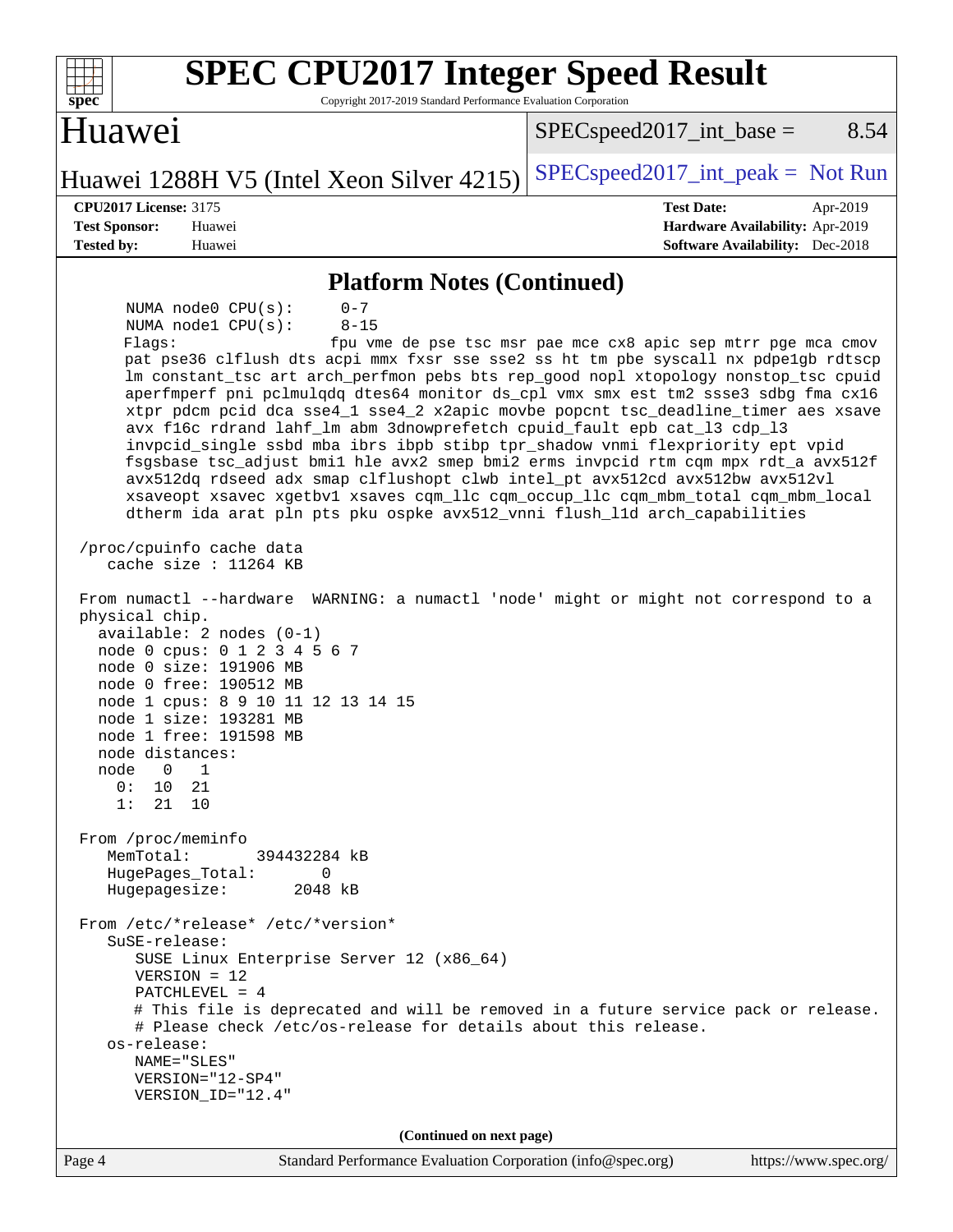

# **[SPEC CPU2017 Integer Speed Result](http://www.spec.org/auto/cpu2017/Docs/result-fields.html#SPECCPU2017IntegerSpeedResult)**

Copyright 2017-2019 Standard Performance Evaluation Corporation

## Huawei

 $SPEC speed2017\_int\_base =$  8.54

Huawei 1288H V5 (Intel Xeon Silver 4215)  $|SPEC speed2017\_int\_peak = Not Run$ 

**[CPU2017 License:](http://www.spec.org/auto/cpu2017/Docs/result-fields.html#CPU2017License)** 3175 **[Test Date:](http://www.spec.org/auto/cpu2017/Docs/result-fields.html#TestDate)** Apr-2019 **[Test Sponsor:](http://www.spec.org/auto/cpu2017/Docs/result-fields.html#TestSponsor)** Huawei **[Hardware Availability:](http://www.spec.org/auto/cpu2017/Docs/result-fields.html#HardwareAvailability)** Apr-2019 **[Tested by:](http://www.spec.org/auto/cpu2017/Docs/result-fields.html#Testedby)** Huawei **[Software Availability:](http://www.spec.org/auto/cpu2017/Docs/result-fields.html#SoftwareAvailability)** Dec-2018

#### **[Platform Notes \(Continued\)](http://www.spec.org/auto/cpu2017/Docs/result-fields.html#PlatformNotes)**

 PRETTY\_NAME="SUSE Linux Enterprise Server 12 SP4" ID="sles" ANSI\_COLOR="0;32" CPE\_NAME="cpe:/o:suse:sles:12:sp4" uname -a: Linux sles12sp4 4.12.14-94.41-default #1 SMP Wed Oct 31 12:25:04 UTC 2018 (3090901) x86\_64 x86\_64 x86\_64 GNU/Linux Kernel self-reported vulnerability status: CVE-2017-5754 (Meltdown): Not affected CVE-2017-5753 (Spectre variant 1): Mitigation: \_\_user pointer sanitization CVE-2017-5715 (Spectre variant 2): Mitigation: Indirect Branch Restricted Speculation, IBPB, IBRS\_FW run-level 3 Apr 26 07:26 SPEC is set to: /spec2017 Filesystem Type Size Used Avail Use% Mounted on /dev/sda3 xfs 700G 15G 686G 3% / Additional information from dmidecode follows. WARNING: Use caution when you interpret this section. The 'dmidecode' program reads system data which is "intended to allow hardware to be accurately determined", but the intent may not be met, as there are frequent changes to hardware, firmware, and the "DMTF SMBIOS" standard. BIOS INSYDE Corp. 6.52 03/16/2019 Memory: 24x Samsung M393A2K43CB2-CVF 16 GB 2 rank 2933, configured at 2400 (End of data from sysinfo program) **[Compiler Version Notes](http://www.spec.org/auto/cpu2017/Docs/result-fields.html#CompilerVersionNotes)** ============================================================================== CC 600.perlbench\_s(base) 602.gcc\_s(base) 605.mcf\_s(base) 625.x264\_s(base)  $657.xz$  s(base) ------------------------------------------------------------------------------ Intel(R) C Intel(R) 64 Compiler for applications running on Intel(R)  $64$ , Version 19.0.1.144 Build 20181018 Copyright (C) 1985-2018 Intel Corporation. All rights reserved. ------------------------------------------------------------------------------ ============================================================================== CXXC 620.omnetpp\_s(base) 623.xalancbmk\_s(base) 631.deepsjeng\_s(base) 641.leela\_s(base) **(Continued on next page)**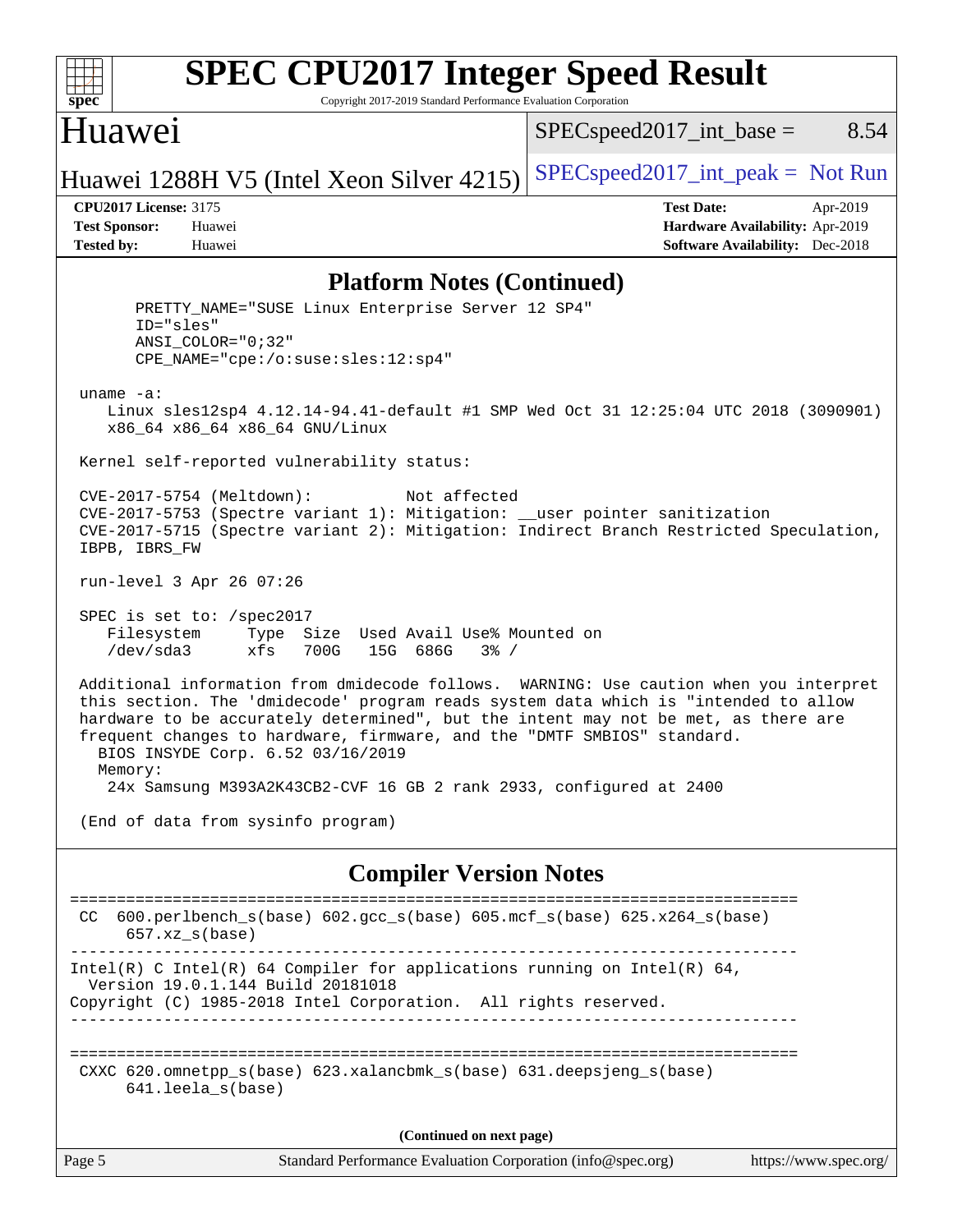| S<br>ne<br>I<br>Ľ |  |  |  |  |  |
|-------------------|--|--|--|--|--|

# **[SPEC CPU2017 Integer Speed Result](http://www.spec.org/auto/cpu2017/Docs/result-fields.html#SPECCPU2017IntegerSpeedResult)**

Copyright 2017-2019 Standard Performance Evaluation Corporation

# Huawei

 $SPEC speed2017\_int\_base =$  8.54

# Huawei 1288H V5 (Intel Xeon Silver 4215)  $|SPEC speed2017\_int\_peak = Not Run$

**[Tested by:](http://www.spec.org/auto/cpu2017/Docs/result-fields.html#Testedby)** Huawei **[Software Availability:](http://www.spec.org/auto/cpu2017/Docs/result-fields.html#SoftwareAvailability)** Dec-2018

**[CPU2017 License:](http://www.spec.org/auto/cpu2017/Docs/result-fields.html#CPU2017License)** 3175 **[Test Date:](http://www.spec.org/auto/cpu2017/Docs/result-fields.html#TestDate)** Apr-2019 **[Test Sponsor:](http://www.spec.org/auto/cpu2017/Docs/result-fields.html#TestSponsor)** Huawei **[Hardware Availability:](http://www.spec.org/auto/cpu2017/Docs/result-fields.html#HardwareAvailability)** Apr-2019

### **[Compiler Version Notes \(Continued\)](http://www.spec.org/auto/cpu2017/Docs/result-fields.html#CompilerVersionNotes)**

| Intel(R) $C++$ Intel(R) 64 Compiler for applications running on Intel(R) 64,<br>Version 19.0.1.144 Build 20181018   |  |  |  |  |  |
|---------------------------------------------------------------------------------------------------------------------|--|--|--|--|--|
| Copyright (C) 1985-2018 Intel Corporation. All rights reserved.                                                     |  |  |  |  |  |
|                                                                                                                     |  |  |  |  |  |
|                                                                                                                     |  |  |  |  |  |
|                                                                                                                     |  |  |  |  |  |
| FC 648. exchange2 s(base)                                                                                           |  |  |  |  |  |
|                                                                                                                     |  |  |  |  |  |
| Intel(R) Fortran Intel(R) 64 Compiler for applications running on Intel(R)<br>64, Version 19.0.1.144 Build 20181018 |  |  |  |  |  |
| Copyright (C) 1985-2018 Intel Corporation. All rights reserved.                                                     |  |  |  |  |  |
|                                                                                                                     |  |  |  |  |  |

# **[Base Compiler Invocation](http://www.spec.org/auto/cpu2017/Docs/result-fields.html#BaseCompilerInvocation)**

[C benchmarks](http://www.spec.org/auto/cpu2017/Docs/result-fields.html#Cbenchmarks): [icc -m64 -std=c11](http://www.spec.org/cpu2017/results/res2019q2/cpu2017-20190428-12658.flags.html#user_CCbase_intel_icc_64bit_c11_33ee0cdaae7deeeab2a9725423ba97205ce30f63b9926c2519791662299b76a0318f32ddfffdc46587804de3178b4f9328c46fa7c2b0cd779d7a61945c91cd35)

[C++ benchmarks:](http://www.spec.org/auto/cpu2017/Docs/result-fields.html#CXXbenchmarks) [icpc -m64](http://www.spec.org/cpu2017/results/res2019q2/cpu2017-20190428-12658.flags.html#user_CXXbase_intel_icpc_64bit_4ecb2543ae3f1412ef961e0650ca070fec7b7afdcd6ed48761b84423119d1bf6bdf5cad15b44d48e7256388bc77273b966e5eb805aefd121eb22e9299b2ec9d9)

[Fortran benchmarks](http://www.spec.org/auto/cpu2017/Docs/result-fields.html#Fortranbenchmarks): [ifort -m64](http://www.spec.org/cpu2017/results/res2019q2/cpu2017-20190428-12658.flags.html#user_FCbase_intel_ifort_64bit_24f2bb282fbaeffd6157abe4f878425411749daecae9a33200eee2bee2fe76f3b89351d69a8130dd5949958ce389cf37ff59a95e7a40d588e8d3a57e0c3fd751)

# **[Base Portability Flags](http://www.spec.org/auto/cpu2017/Docs/result-fields.html#BasePortabilityFlags)**

 600.perlbench\_s: [-DSPEC\\_LP64](http://www.spec.org/cpu2017/results/res2019q2/cpu2017-20190428-12658.flags.html#b600.perlbench_s_basePORTABILITY_DSPEC_LP64) [-DSPEC\\_LINUX\\_X64](http://www.spec.org/cpu2017/results/res2019q2/cpu2017-20190428-12658.flags.html#b600.perlbench_s_baseCPORTABILITY_DSPEC_LINUX_X64) 602.gcc\_s: [-DSPEC\\_LP64](http://www.spec.org/cpu2017/results/res2019q2/cpu2017-20190428-12658.flags.html#suite_basePORTABILITY602_gcc_s_DSPEC_LP64) 605.mcf\_s: [-DSPEC\\_LP64](http://www.spec.org/cpu2017/results/res2019q2/cpu2017-20190428-12658.flags.html#suite_basePORTABILITY605_mcf_s_DSPEC_LP64) 620.omnetpp\_s: [-DSPEC\\_LP64](http://www.spec.org/cpu2017/results/res2019q2/cpu2017-20190428-12658.flags.html#suite_basePORTABILITY620_omnetpp_s_DSPEC_LP64) 623.xalancbmk\_s: [-DSPEC\\_LP64](http://www.spec.org/cpu2017/results/res2019q2/cpu2017-20190428-12658.flags.html#suite_basePORTABILITY623_xalancbmk_s_DSPEC_LP64) [-DSPEC\\_LINUX](http://www.spec.org/cpu2017/results/res2019q2/cpu2017-20190428-12658.flags.html#b623.xalancbmk_s_baseCXXPORTABILITY_DSPEC_LINUX) 625.x264\_s: [-DSPEC\\_LP64](http://www.spec.org/cpu2017/results/res2019q2/cpu2017-20190428-12658.flags.html#suite_basePORTABILITY625_x264_s_DSPEC_LP64) 631.deepsjeng\_s: [-DSPEC\\_LP64](http://www.spec.org/cpu2017/results/res2019q2/cpu2017-20190428-12658.flags.html#suite_basePORTABILITY631_deepsjeng_s_DSPEC_LP64) 641.leela\_s: [-DSPEC\\_LP64](http://www.spec.org/cpu2017/results/res2019q2/cpu2017-20190428-12658.flags.html#suite_basePORTABILITY641_leela_s_DSPEC_LP64) 648.exchange2\_s: [-DSPEC\\_LP64](http://www.spec.org/cpu2017/results/res2019q2/cpu2017-20190428-12658.flags.html#suite_basePORTABILITY648_exchange2_s_DSPEC_LP64) 657.xz\_s: [-DSPEC\\_LP64](http://www.spec.org/cpu2017/results/res2019q2/cpu2017-20190428-12658.flags.html#suite_basePORTABILITY657_xz_s_DSPEC_LP64)